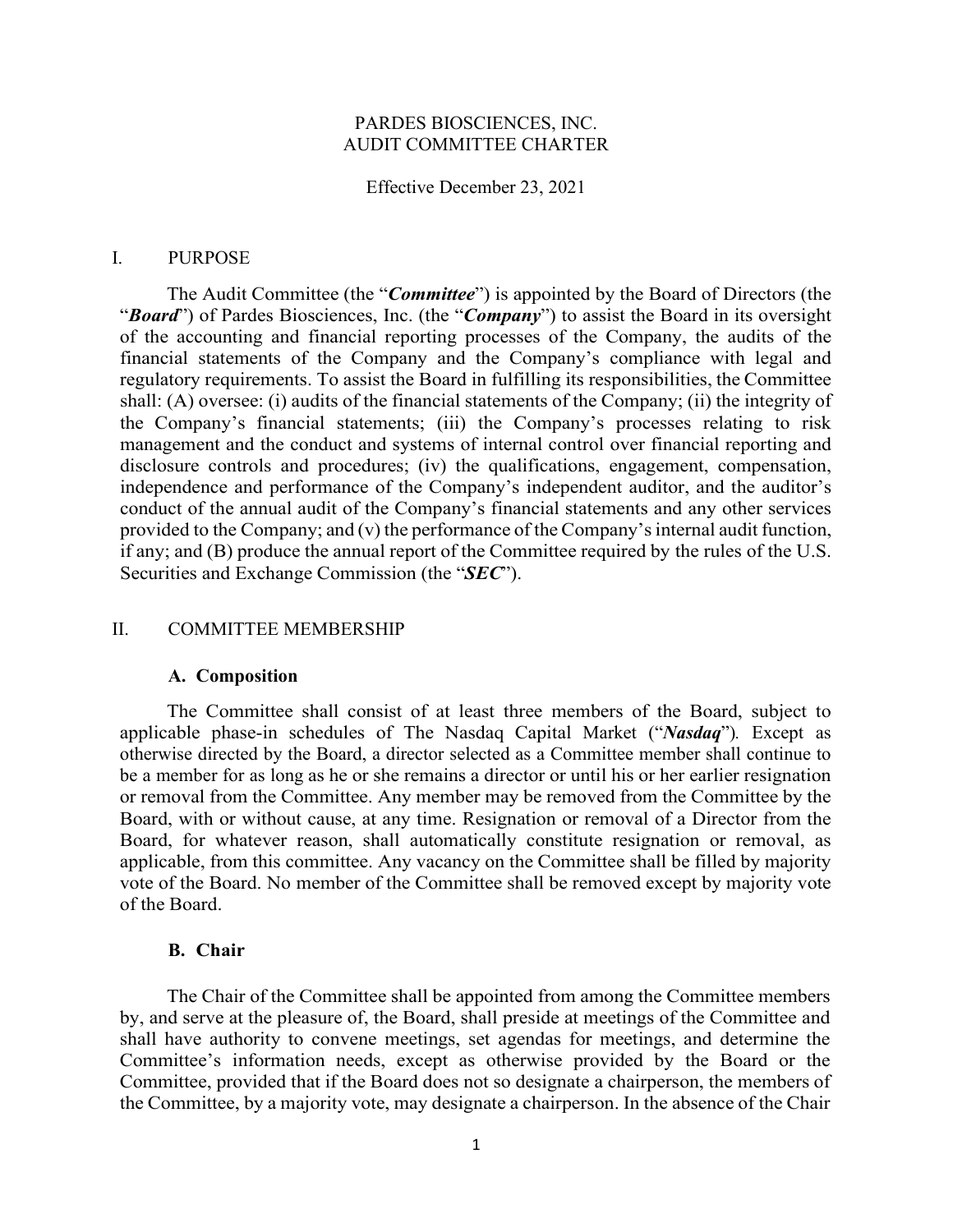at a duly convened meeting, the Committee shall select a temporary substitute from among its members to serve as chair of the meeting.

# **C. Independence**

Each member of the Committee shall be an "independent" director in accordance with applicable listing standards of Nasdaq and Rule 10A-3 under the United States Securities Exchange Act of 1934, as amended (the *'*"*Exchange Act*")*,* as well as the Company's Corporate Governance Guidelines, subject to any exceptions or cure periods that are applicable pursuant to the foregoing requirements and the phase-in schedules permitted under the rules of Nasdaq under which the Committee is required to have only one independent member at the time of listing, a majority of independent members within 90 days of listing and all independent members within one year of listing. No member of the Committee shall have participated in the preparation of the Company's or any of its subsidiaries' financial statements at any time during the past three years. Any action duly taken by the Committee shall be valid and effective, whether or not the members of the Committee at the time of such action are later determined not to have satisfied the requirements for membership provided herein.

# **D. Financial Literacy**

Each member of the Committee shall in the judgment of the Board have the ability to read and understand fundamental financial statements and otherwise meet the financial literacy requirements of Nasdaq. At least one membershall be an "audit committee financial expert" as such term is defined under applicable SEC rules.

#### III. AUTHORITY

In discharging its role, the Committee is empowered to inquire into any matter that it considers appropriate to carry out its responsibilities, with access to all books, records, facilities and personnel of the Company, and, subject to the direction of the Board, the Committee is authorized and delegated the authority to act on behalf of the Board with respect to any matter it determines to be necessary or appropriate to the accomplishment of its purposes.

The Committee shall have authority to retain, direct and oversee the activities of, and to terminate the engagement of, the Company's independent auditor and any other accounting firm retained by the Committee to prepare or issue any other audit report or to perform any other audit, review or attest services and any legal counsel, accounting or other advisor or consultant hired to assist the Committee, all of whom shall be accountable to the Committee.

The Company shall provide the Committee with appropriate funding, as determined by the Committee, for the payment of (a) compensation to any registered public accounting firm engaged for the purpose of preparing or issuing an audit report or performing other audit, review or attest services for the Company; (b) compensation to any independent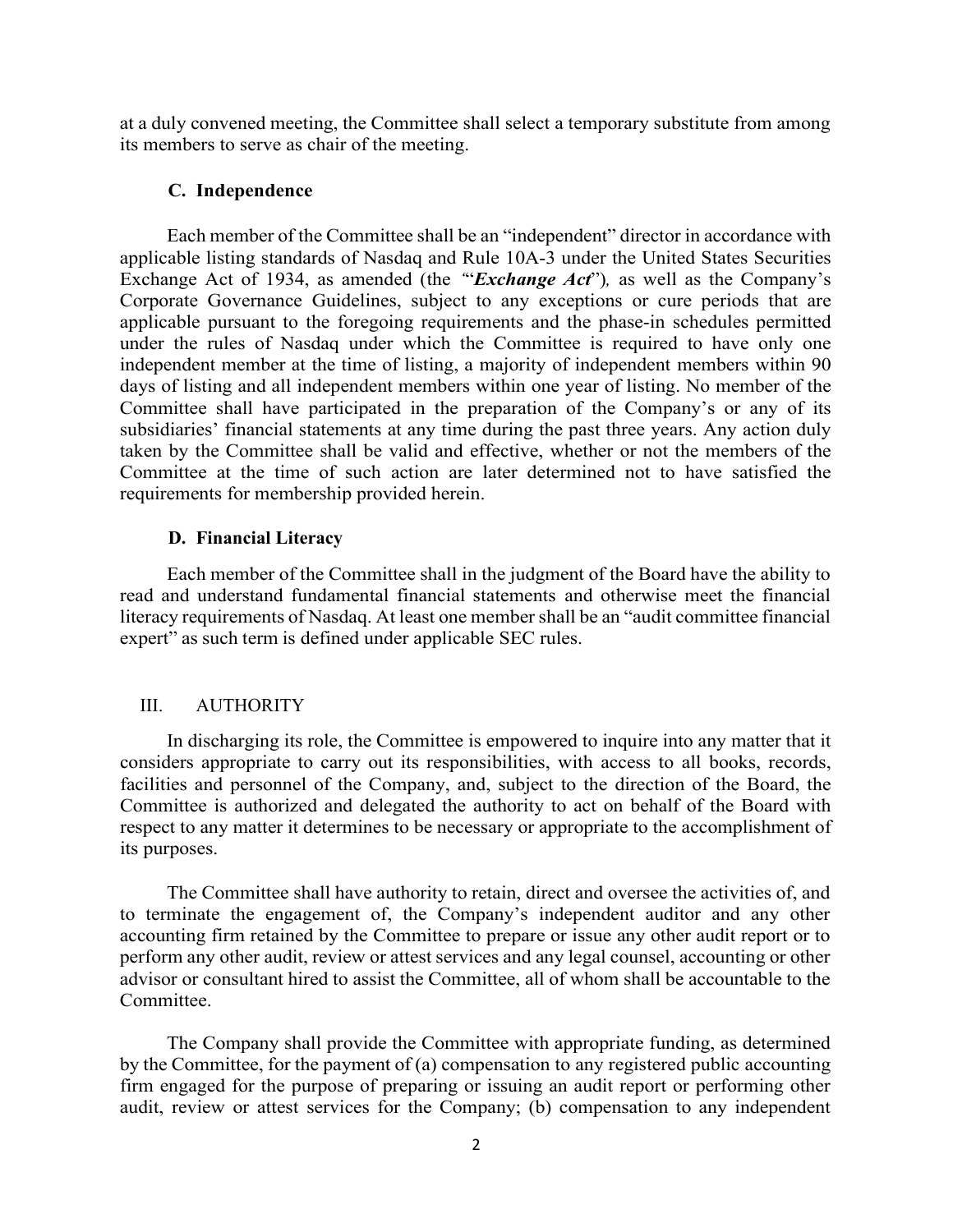counsel or other advisers retained by the Committee in carrying out its duties; and (c) ordinary administrative expenses of the Committee that are necessary or appropriate in carrying out its duties.

#### IV. COMMITTEE MEETINGS

The Committee shall meet on a regularly scheduled basis at least four times per year and additionally as circumstances dictate.

The Committee shall establish its own schedule of meetings. The Committee may also act by unanimous written consent of its members. Notice of meetings shall be given to all Committee members or may be waived, in the same manner as required for meetings of the Board.

Meetings of the Committee may be held by means of conference telephone or other communications equipment by means of which all persons participating in the meeting can hear and speak with each other. A majority of the members of the Committee shall constitute a quorum for a meeting and the affirmative vote of a majority of members present at a meeting at which a quorum is present shall constitute the action of the Committee. The Committee shall otherwise establish its own rules of procedure.

The Committee shall meet in executive session separately with each of the independent auditor, the internal auditor, if any, and with senior management, at least quarterly. At the end of each of the Committee's regularly scheduled meetings, and more frequently as deemed necessary, the Committee shall meet in private session with only the Committee members.

# V. DELEGATION

The Committee, by resolution approved by a majority of the Committee, may form and delegate any of its responsibilities to a subcommittee so long as such subcommittee is solely comprised of one or more members of the Committee and such delegation is not otherwise inconsistent with law and applicable rules and regulations of the SEC and Nasdaq.

## VI. KEY RESPONSIBILITIES

The Committee relies on the expertise and knowledge of management, the internal auditors, if any, and the independent auditor in carrying out its oversight responsibilities. Management is responsible for the preparation, presentation, and integrity of the Company's financial statements, for the appropriateness of the accounting principles and reporting policies that are used by the Company, and for establishing and maintaining effective internal control over financial reporting. The independent auditor is responsible for auditing the Company's financial statements and, if applicable, the Company's internal control over financial reporting, and for reviewing the Company's unaudited interim financial statements.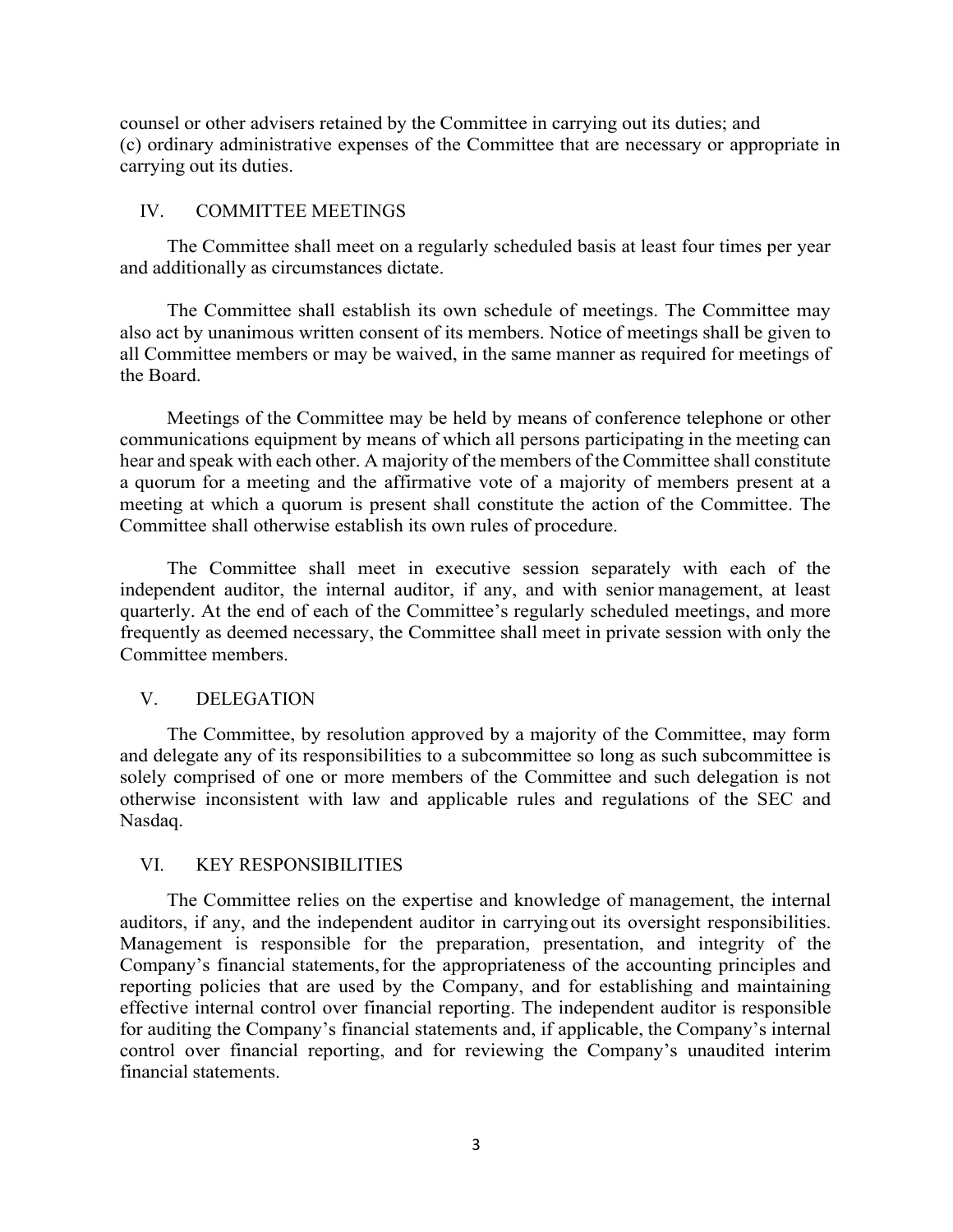The responsibilities set forth in this charter do not reflect or create any duty or obligation of the Committee to plan or conduct any audit; to determine or certify that the Company's financial statements are complete, accurate, fairly presented or in accordance with generally accepted accounting principles ("*GAAP*") or applicable law; to guarantee or otherwise certify as to the independent auditor's reports; to conduct investigations; or to assure compliance with laws and regulations or the Company's code of business conduct and ethics, internal policies, procedures and controls. The following responsibilities are set forth as a guide for fulfilling the Committee's purposes in such manner as the Committee determines is appropriate.

# **A. Oversight of the Independent Auditor**

(i) *Independent Auditor Retention.* The Committee is solely and directly responsible for the appointment, evaluation, compensation, retention and, if appropriate, replacement of the independent auditor. The Committee may, in its discretion, seek stockholder ratification of the public accounting firm selected to be the Company's independent auditor.

(ii) *Independence.* The Committee shall assess at least annually the independent auditor's independence. In connection with this assessment, the Committee shall ensure the receipt of and review formal written statements from the independent auditor delineating all relationships between the auditor and the Company, consistent with applicable requirements of the Public Company Accounting Oversight Board ("*PCAOB*") regarding the independent auditor's communications with the Committee concerning independence. The Committee shall engage in an active dialogue with the independent auditor concerning any disclosed relationships or services that may impact the objectivity and independence of the auditor and take, or recommend that the Board take, appropriate action to oversee and ensure the independence of the auditor.

(iii) *Quality and Performance.* The Committee shall evaluate at least annually the qualifications and performance of the independent auditor, including the lead partner. The evaluation will include obtaining a written report from the independent auditor describing the firm's internal quality control procedures; any material issues raised by the most recent internal quality control review, PCAOB inspection, or other PCAOB review of the firm, by a peer review of the firm or by any inquiry or investigation by governmental or professional authorities within the past five years, concerning an independent audit or audits carried out by the firm, and any steps taken to address any such issues.

(iv) *General Oversight.* The independent auditor reports directly to the Committee. The Committee is responsible for oversight of the work of the independent auditor, including resolution of disagreements between management and the independent auditor regarding financial reporting. In connection with its oversight responsibility, the Committee shall consider the independent auditor's communications regarding, among other things, critical accounting policies and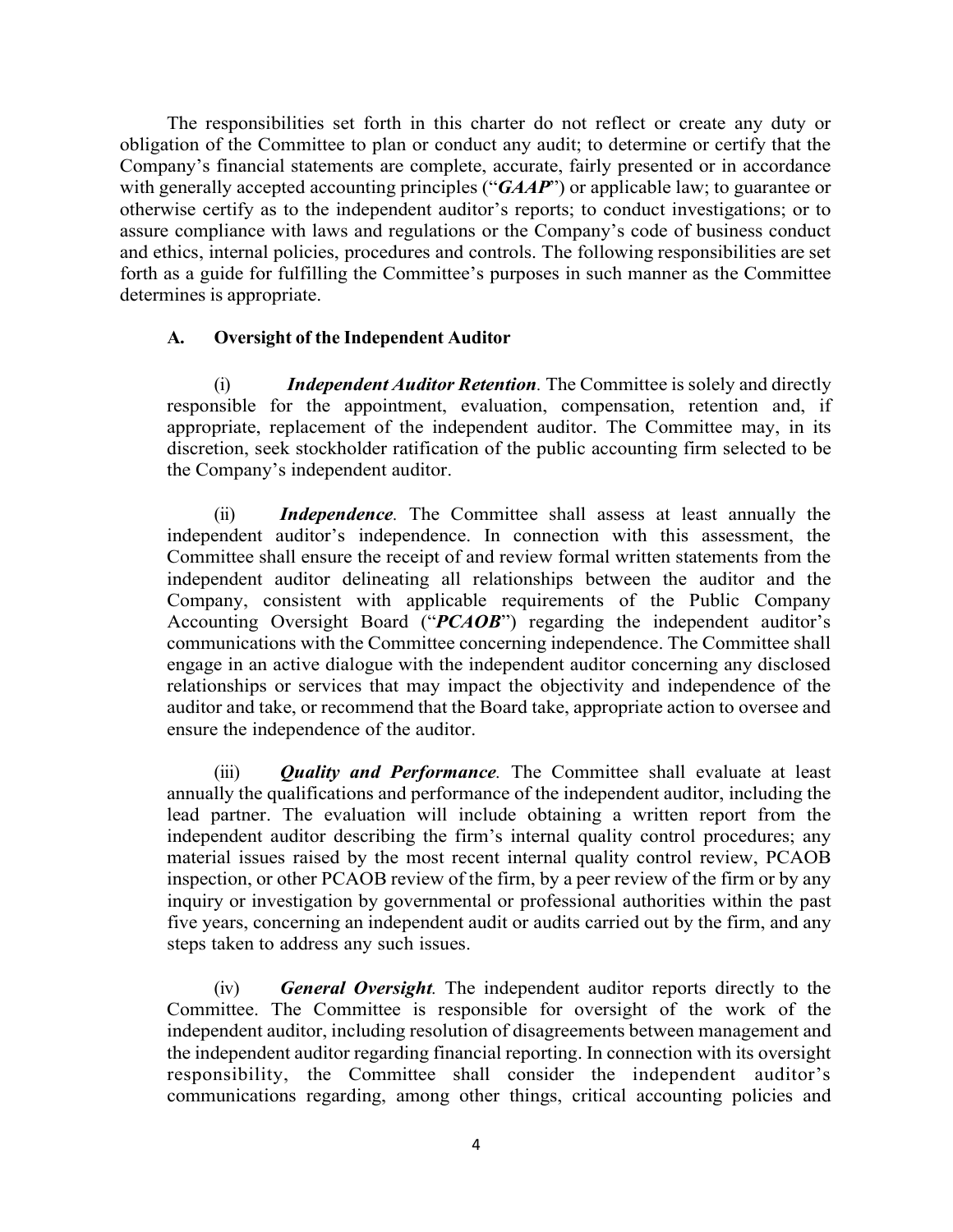practices, all alternative accounting treatments within GAAP related to items material to the financial statements that have been discussed with management, including the ramifications of the alternative treatments and the treatment preferred by the independent auditor, and all material written communications between the independent auditor and management, and shall review the effect or potential effect of any regulatory regime, accounting initiatives or off- balance sheet structures on the Company's financial statements.

(v) *Audit Oversight.* The Committee shall establish with the independent auditor an understanding of the terms of the audit engagement, the role of the auditor with respect to the Company's financial statements and coordination of audit efforts to ensure completeness of coverage, reduction of redundant efforts, the effective use of audit resources, and the use of accounting firms other than the appointed auditors of the Company. The Committee shall review the scope of the annual audit or interim review (including the level of involvement with unaudited quarterly or other interimperiod information), and discuss the results, including, without limitation, the independent auditor's report and all matters required to be communicated to the Committee by the independent auditor in accordance with applicable auditing standards. The Committee shall discuss with the independent auditor, before the issuance of the audit report, the overall audit strategy, including the timing of the audit, significant risks the auditor identified and significant changes to the planned audit strategy or identified risks. The Committee shall review with the independent auditor any audit problems or difficulties encountered during the course of the audit work and management's response, including any restrictions on the scope of the independent auditor's activities or access to required records, data and information, any difficult or contentious matters for which the auditor consulted outside the engagement team (for example, the audit firm's national office), any significant disagreements with management, and any other matters arising from the audit that are significant to the oversight of the Company's financial reporting process.

(vi) *Auditor Rotation.* The Committee shall consider whether, in addition to assuring the regular rotation of the lead audit partner as required by law, in the interest of assuring continuing independence of an independent auditor, the Company should regularly rotate the firm appointed as the Company's independent auditor.

(vii) *Pre-Approval of Auditor Services.* The Committee is exclusively authorized and directed to consider and, in its discretion, approve in advance any services (including the fees and material terms thereof) proposed to be carried out for the Company by the independent auditor or by any other firm proposed to be engaged by the Company as its independent auditor. In connection with approval of any permissible tax services and services related to internal control over financial reporting, the Committee shall discuss with the independent auditor the potential effects of such services on the independence of the auditor.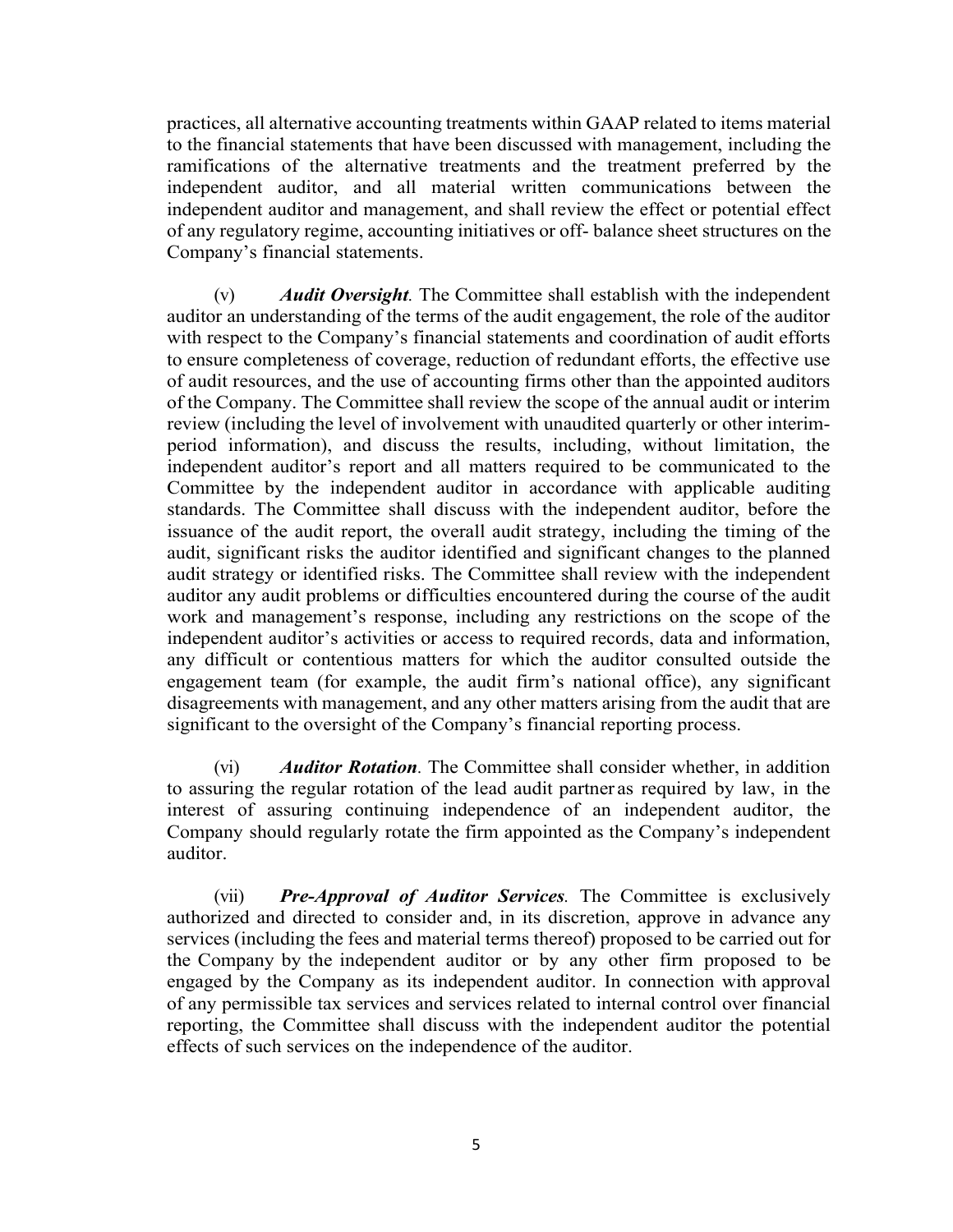# **B. Financial Statements and Other Financial Disclosures**

(i) *Quality and Integrity of Financial Statements.* The Committee shall review and discuss with management and the independent auditor: the critical accounting policies and practices used by the Company, and any significant changes in the selection or application of the Company's accounting and auditing principles and practices as suggested by the Company's independent auditor, internal auditors, if any, or management; the accounting treatment to be applied in respect of significant new transactions or other significant events not in the ordinary course of the Company's business; other policies and procedures adopted by the Company to fulfill its responsibilities regarding the presentation of financial statements in accordance with GAAP and applicable rules and regulations of the SEC, including the proper explanation and reconciliation of any non-GAAP measures presented; and any issues that arise with respect to the quality or integrity of the Company's financial statements.

(ii) *Audited Financial Statements.* The Committee shall review and discuss with management and the independent auditor, before the issuance of the audit report, the financial statements and related notes and the "Management's Discussion and Analysis of Financial Condition and Results of Operations" proposed to be included in the Company's Annual Report on Form 10-K. In this connection, the Committee shall review and discuss with management and the independent auditor the analyses prepared by management setting forth significant financial reporting issues and judgments made in connection with the preparation of the financial statements (including analyses of the effects of alternative GAAP methods on the financial statements), and such other matters for which discussion shall be required by applicable auditing and related PCAOB standards. The Committee shall make a recommendation to the Board as to whether such financial statements should be included in the Company's Annual Report on Form 10-K.

(iii) *Audit Committee Report.* The Committee shall annually prepare an audit committee report for inclusion where necessary in the proxy statement relating to the annual meeting of stockholders and/or annual report of the Company.

(iv) *Quarterly Financial Statements*. The Committee shall review and discuss with management and the independent auditor the quarterly financial statements and related notes and the "Management's Discussion and Analysis of Financial Condition and Results of Operations" proposed to be included in the Company's Quarterly Reports on Form 10-Q, together with the analyses prepared by management setting forth significant financial reporting issues and judgments made in connection with the preparation of the financial statements, and such other matters for which discussion shall be required by applicable auditing standards and related PCAOB standards.

(v) *Earnings Releases and Other Financial Information.* The Committee shall discuss with management and the independent auditor and, prior to issuance,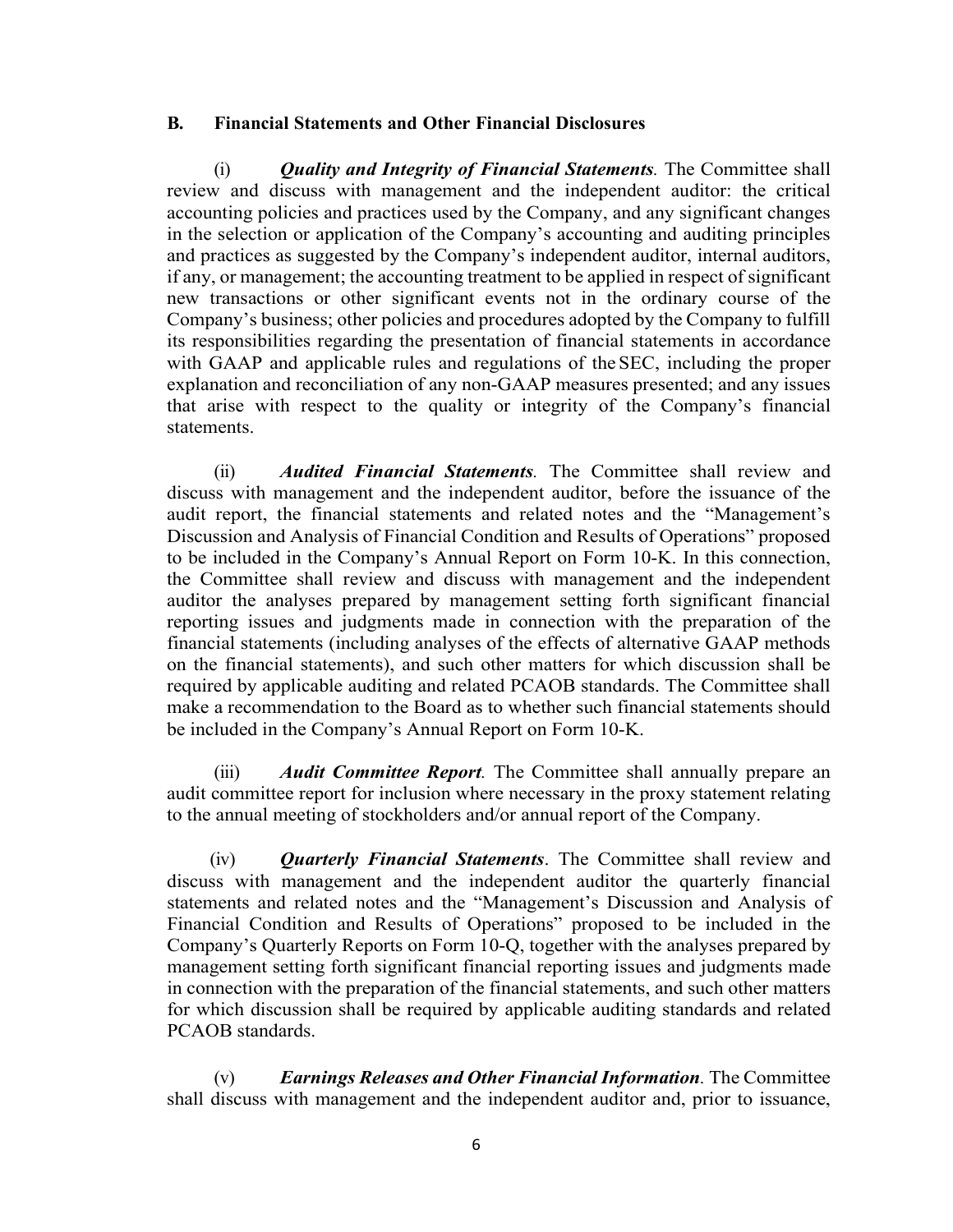review and approve the Company's earnings releases, including the financial information, use of any "pro forma" or "adjusted" non-GAAP information, and earnings guidance (if such is provided) to be disclosed in such releases. The Committee shall also discuss with management other significant financial information to be provided to analysts or rating agencies.

(vi) *Payments.* The Committee shall review on a quarterly basis all payments made to the Company's sponsor, officers or directors, or to the Company's or their affiliates.

# **C. Controls and Procedures**

(i) *Oversight.* The Committee shall provide oversight of management's design and maintenance of the Company's internal control over financial reporting and disclosure controls and procedures. Prior to the filing of the Company's Annual Report on Form 10-K, the Committee shall review with the independent auditor, management and the head of the internal audit function, if any: the Company's annual assessment and report and the independent auditor's report on the effectiveness of the Company's internal control over financial reporting, to the extent then applicable; any "material weakness" or "significant deficiency" in the design or operation of internal control over financial reporting, any steps taken to resolve any such control deficiencies and the adequacy of disclosures about changes in internal control over financial reporting; and any related significant findings and recommendations of the independent auditor or internal audit function, if any, together with management's responses (including, in the case of the independent auditor, any concerns regarding matters within the scope of, and compliance with, Section 10A of the Exchange Act).

(ii) *Certifications.* The Committee shall review and discuss with management and the independent auditor the certifications and any related disclosures made by the Company's Chief Executive Officer and Chief Financial Officer in the Company's periodic reports about the results of their evaluation of the effectiveness of disclosure controls and procedures and any significant deficiencies or material weaknesses in the design or operation of internal control over financial reporting, and any fraud involving management or other employees who have a significant role in the Company's internal control over financial reporting, prior to the filing of the Company's Annual Reports on Form 10-K and Quarterly Reports on Form 10-Q.

(iii) *Internal Audit Function.* At least annually, the Committee shall review with the independent auditor the responsibilities, budget, staffing, effectiveness and performance of the internal audit function, if any, including the structure, qualification and activities ofthe internal audit function and the scope of internal audit responsibilities in relation to the independent auditor's duties. The Committee shall review and assess the annual internal audit plan, if any, the process used to develop the plan, and the status of activities, significant findings, recommendations and management's response. The Committee shall recommend for Board approval all matters related to responsibilities, budget and staffing of the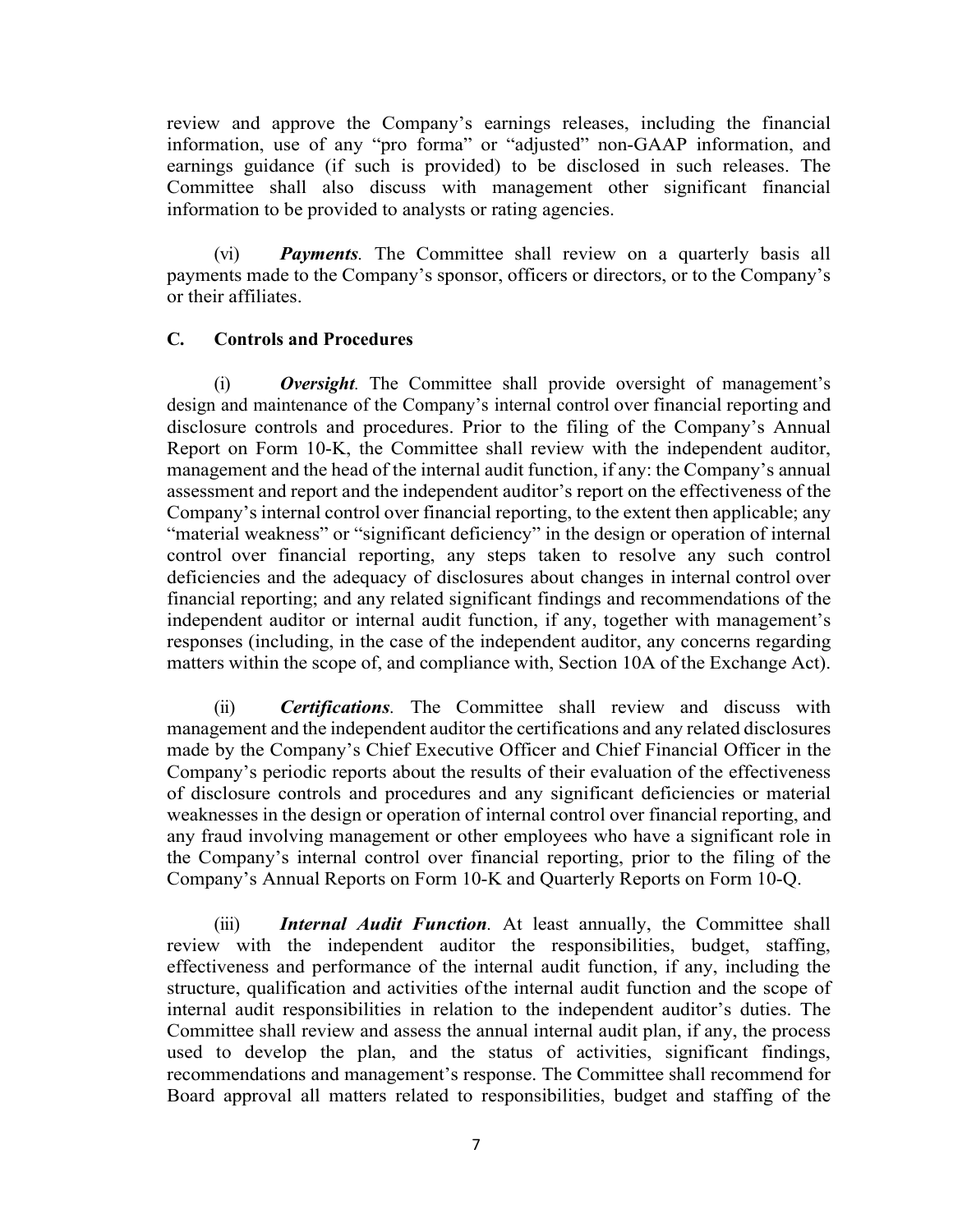internal audit function, if any. The Committee shall recommend for Board approval the appointment and, if appropriate, replacement of the senior internal audit executive.

(iv) *Hiring Policies.* The Committee shall establish clear policies regarding the hiring of employees and former employees of theCompany's independent auditor.

# **D. Risk Management, Compliance and Ethics**

(i) *Risk Management.* The Committee shall review and discuss with management, the head of the internal audit function, if any, and the independent auditor any significant risks or exposures and the Company's policies and processes with respect to risk assessment and risk management, and shall assess the steps management has taken to monitor and control such risks, except with respect to those risks for which oversight has been assigned to other committees of the Board or retained by the Board. The Committee shall review the Company's annual disclosures concerning the role of the Board in the risk oversight of the Company.

(ii) *Legal and Regulatory Compliance.* The Committee shall review and assess with the Chairman, Co-Chairman or Co-Executive Chairman of the Board or outside counsel, as appropriate, legal and regulatory matters that may have a material impact on the Company'sfinancial statements. The Committee shall also review and recommend for Board approval the code of ethics and any other appropriate compliance policies, and will review requests for waivers under the code of ethics sought with respect to any executive officer or director.The Committee shall review annually with the Chairman, CoChairman or Co-Executive Chairman of the Board or outside counsel, as appropriate, the scope, implementation and effectiveness of the ethics and compliance program, and any significant deviations by officers and employees from the code of ethics or other compliance policies, and other matters pertaining to the integrity of management.

(iii) *Procedures for Complaints.* The Committee shall establish "whistleblowing" procedures for (a) the receipt, retention and treatment of complaints received by the Company regarding accounting, internal accounting controls or auditing matters and (b) the confidential, anonymous submission by the Company's employees of concerns regarding questionable accounting or auditing matters. The Committee shall review any such significant complaints or concerns.

(iv) *Review and Approval of Swap Transactions.* The Committee shall at least annually review and approve the Company's decision to enter into swaps and other derivative transactions that are exempt from exchange-execution and clearance requirements under "enduser exception" regulations, and review and discuss with management applicable Company policies governing the Company's use ofswaps subject to the end-user exception.

(v) *Related Person Transactions.* The Committee shall review on an ongoing